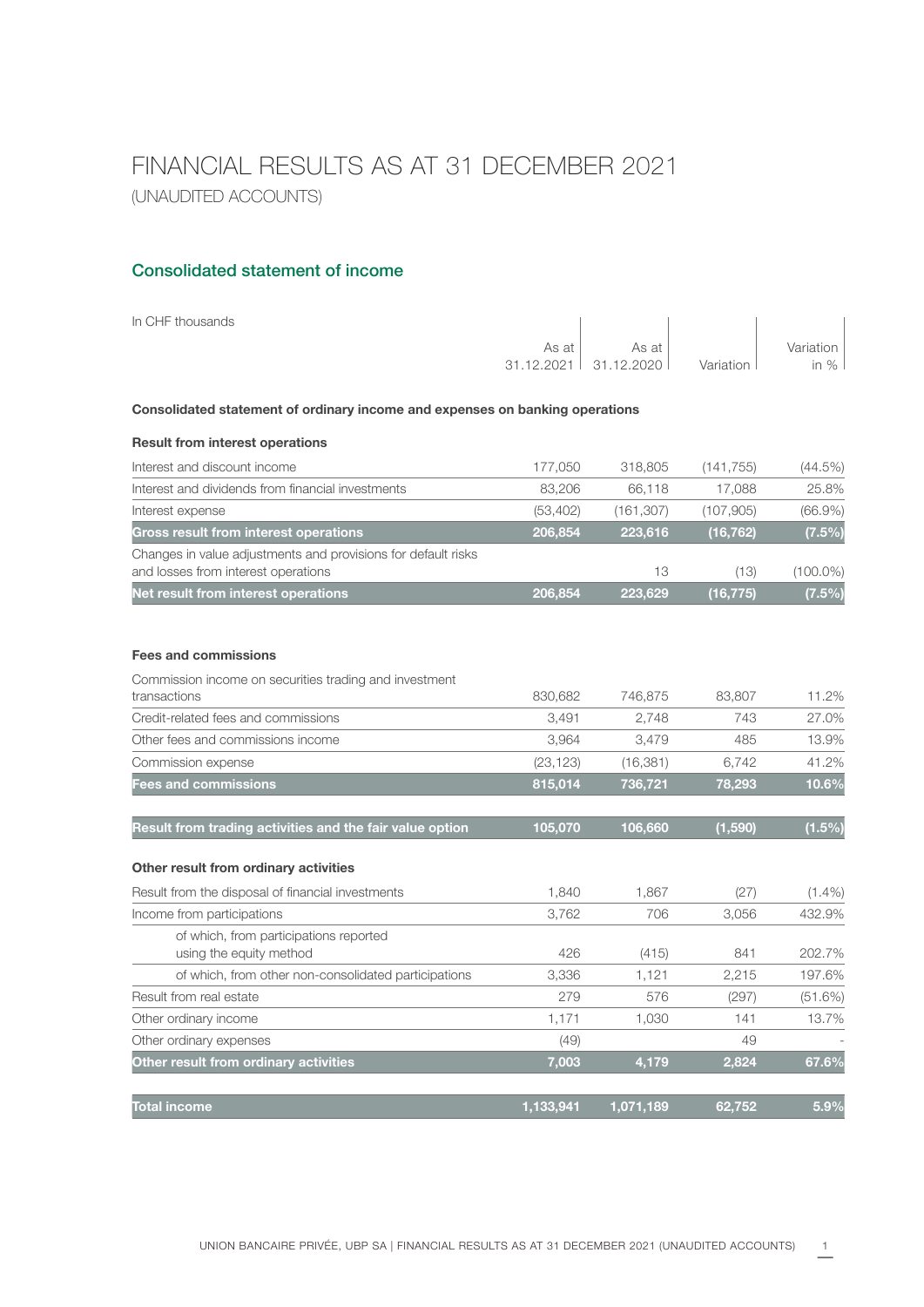| In CHF thousands                                                                                |                     |                     |           |                     |
|-------------------------------------------------------------------------------------------------|---------------------|---------------------|-----------|---------------------|
|                                                                                                 | As at<br>31.12.2021 | As at<br>31.12.2020 | Variation | Variation<br>in $%$ |
| <b>Operating expenses</b>                                                                       |                     |                     |           |                     |
| Personnel expenses                                                                              | (554, 675)          | (529, 811)          | 24,864    | 4.7%                |
| General and administrative expenses                                                             | (199, 785)          | (188, 618)          | 11,167    | 5.9%                |
| <b>Operating expenses</b>                                                                       | (754,460)           | (718, 429)          | 36,031    | 5.0%                |
| Value adjustments on participations and depreciation of<br>tangible and intangible fixed assets | (131'603)           | (129'601)           | 2'002     | 1.5%                |
| Changes to provisions and other value adjustments and losses                                    | (3'403)             | (3'148)             | 255       | 8.1%                |
| <b>Operating result</b>                                                                         | 244'475             | 220'011             | 24'464    | 11.1%               |
| Extraordinary income                                                                            | 111                 |                     | 110       |                     |
| <b>Taxes</b>                                                                                    | (43, 356)           | (38, 570)           | 4,786     | 12.4%               |
| <b>Group profit</b>                                                                             | 201,230             | 181,442             | 19,788    | 10.9%               |
| including minority shareholders' interests                                                      | 106                 | 248                 | (142)     | (57.3%)             |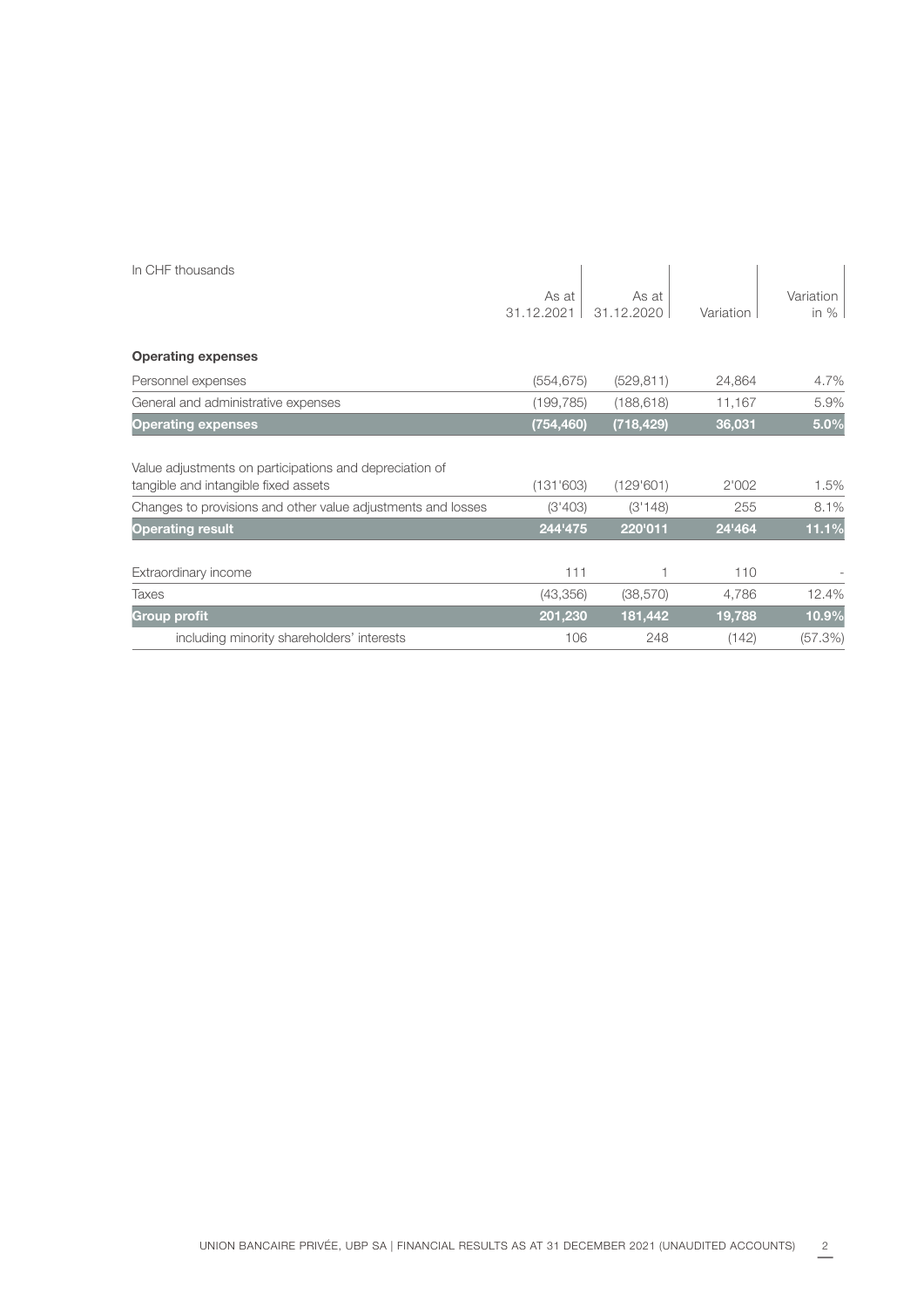### Consolidated balance sheet

| In CHF thousands                                                |            |            |
|-----------------------------------------------------------------|------------|------------|
|                                                                 | As at      | As at      |
|                                                                 | 31.12.2021 | 31.12.2020 |
| <b>Assets</b>                                                   |            |            |
| Cash and cash equivalents                                       | 5,574,847  | 7,043,041  |
| Due from banks                                                  | 3,196,097  | 2,538,863  |
| Due from securities financing transactions                      | 364,460    | 95,587     |
| Due from clients                                                | 10,491,593 | 9,587,854  |
| Mortgages                                                       | 2,171,942  | 1,957,788  |
| Trading portfolio assets                                        | 1,660,339  | 1,590,107  |
| Positive replacement values of derivative financial instruments | 530,245    | 625,442    |
| Other financial instruments at fair value                       | 2,103,184  | 1,454,014  |
| Financial investments                                           | 11,494,630 | 11,795,932 |
| Accrued income and prepaid expenses                             | 174,392    | 157,875    |
| Non-consolidated participations                                 | 3,550      | 2,755      |
| Tangible fixed assets                                           | 305,769    | 317,643    |
| Intangible assets                                               | 218,650    | 223,433    |
| Other assets                                                    | 495,014    | 418,395    |
| <b>Total assets</b>                                             | 38,784,712 | 37,808,729 |
| <b>Total subordinated claims</b>                                |            |            |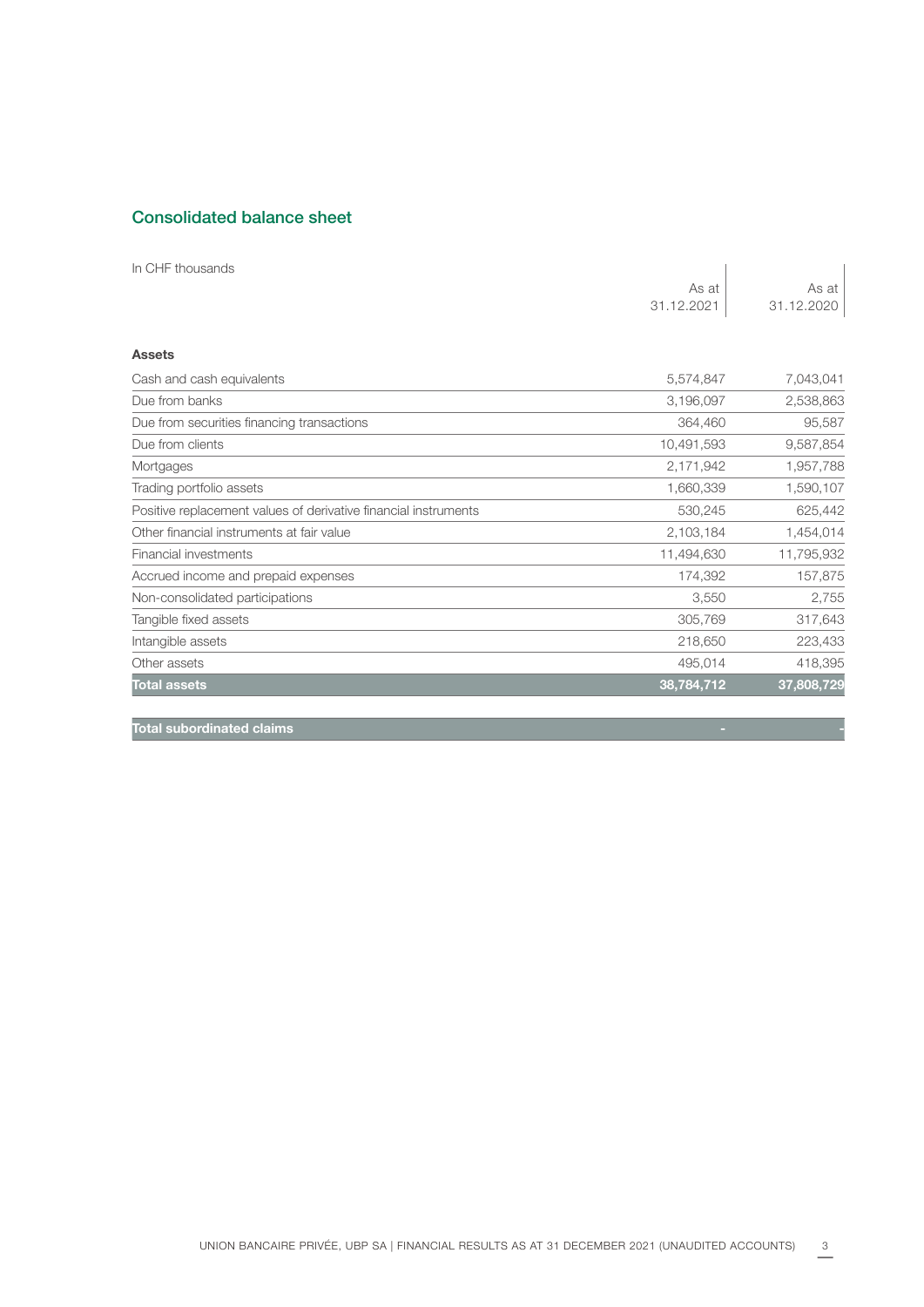|  | In CHF thousands |
|--|------------------|
|--|------------------|

| In CHF thousands                                                |            |            |
|-----------------------------------------------------------------|------------|------------|
|                                                                 | As at      | As at      |
|                                                                 | 31.12.2021 | 31.12.2020 |
|                                                                 |            |            |
| <b>Liabilities</b>                                              |            |            |
| Due to banks                                                    | 609,258    | 592,670    |
| Liabilities from securities financing transactions              | 5,127,130  | 6,403,239  |
| Due in respect of client deposits                               | 26,487,668 | 24,894,302 |
| Liabilities from trading portfolios                             |            | 241        |
| Negative replacement values of derivative financial instruments | 1,050,003  | 1,317,827  |
| Liabilities from other financial instruments at fair value      | 2,294,641  | 1,792,661  |
| Bond issues and central mortgage institution loans              | 335,000    |            |
| Accrued expenses and deferred income                            | 313,395    | 295,309    |
| Other liabilities                                               | 56,965     | 78,251     |
| Provisions                                                      | 32,484     | 27,306     |
| <b>Total liabilities</b>                                        | 36,306,544 | 35,401,806 |
|                                                                 |            |            |
| Reserves for general banking risks                              | 215,375    | 215,375    |
| Share capital                                                   | 300,000    | 300,000    |
| Capital reserves                                                | 867,336    | 867,336    |
| Reserves and retained earnings                                  | 894,047    | 842,847    |
| Minority shareholders' interests                                | 180        | (77)       |
| Group profit                                                    | 201,230    | 181,442    |
| including minority shareholders' interests                      | 106        | 248        |
| <b>Total equity</b>                                             | 2,478,168  | 2,406,923  |
| <b>Total liabilities and equity</b>                             | 38,784,712 | 37,808,729 |
| <b>Total subordinated liabilities</b>                           |            |            |

#### Off-balance-sheet transactions

| In CHF thousands                                             |            |            |
|--------------------------------------------------------------|------------|------------|
|                                                              | As at      | As at      |
|                                                              | 31.12.2021 | 31.12.2020 |
|                                                              |            |            |
| Contingent liabilities                                       | 627,659    | 403,902    |
| Irrevocable commitments                                      | 63,857     | 72,126     |
| Liabilities to pay up shares and to make additional payments | 1,023,432  | 833,278    |
| Credit commitments (deferred payments)                       | 4,090      | 1,903      |
|                                                              |            |            |